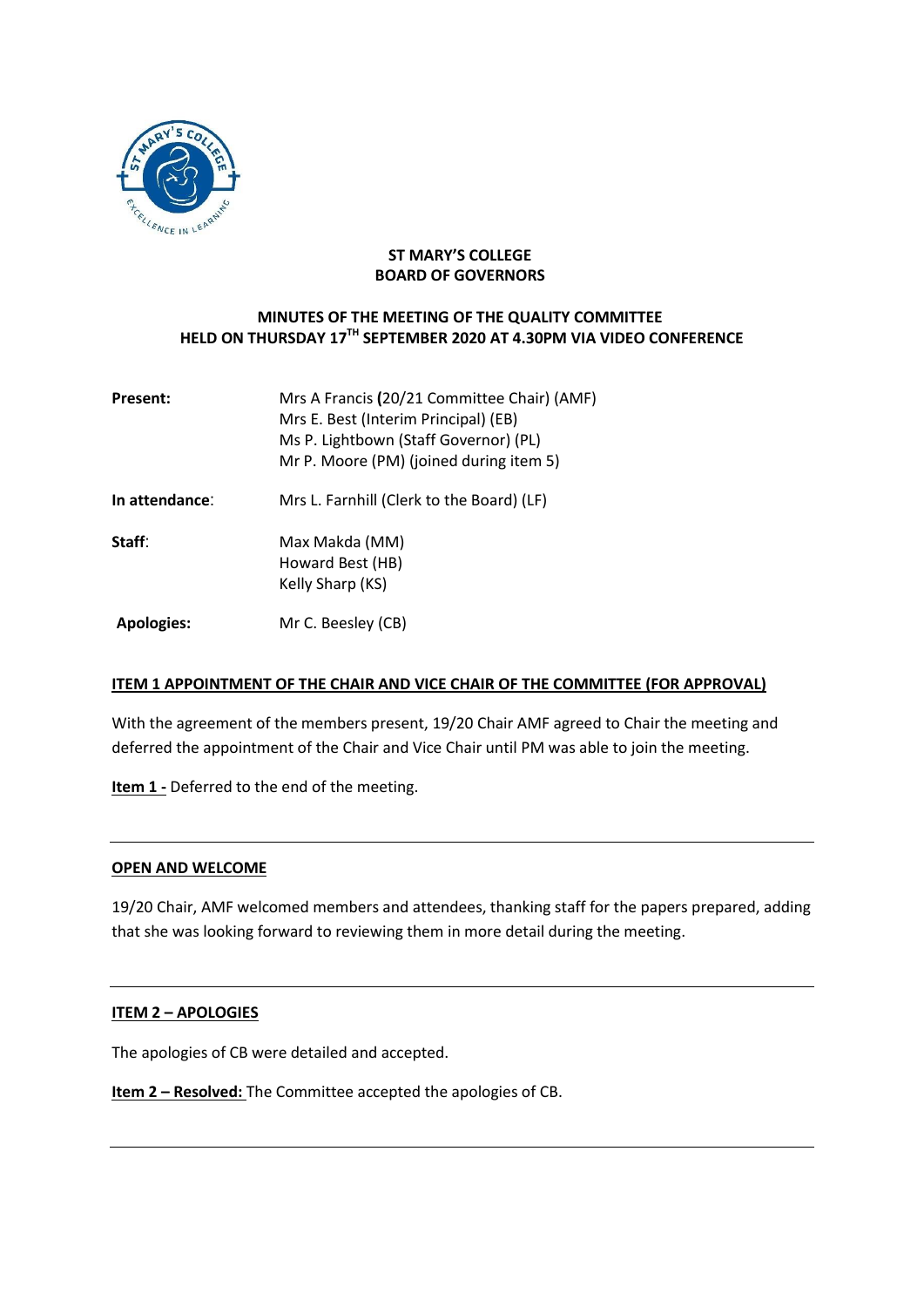#### **ITEM 3 - DECLARATION OF INTEREST**

No interests were declared. The Chair asked if there were any standing interests, with the clerk advising of the standing interests declared by EB, married to a member of staff, Howard Best, the Director of Curriculum. AMF clarified that there were no items relating to or presented by Howard, which EB confirmed that there were not.

**Item 3 – Resolved:** The standing interests of EB were noted for the 20/21 academic year.

# **ITEM 4 - APPROVAL OF THE MINUTES OF THE QUALITY COMMITTEE MEETING HELD BY VIDEO CONFERENCE ON 9TH JULY 2020**

19/20 Chair AMF thanked the clerk for the minutes, described as detailed and capturing the content of the meeting well. Members were asked to raise any points of inaccuracy, with none declared, the minutes were approved to be signed at the next face to face meeting of the Committee.

The clerk detailed the matters arising and actions undertaken as outlined on the cover sheet, with explanations provided for those that had been deferred. This included the action from February relating to the equality and diversity action plan, delayed by the college closure and with the staff responsible having since resigned, informing the committee that this now needed to be reassigned to a different member of staff, asking for the committee to approve this deferment to the next meeting. The other item deferred, was the comparative HE data, which was not yet available due to a large cohort of HE students having deferred submission. The committee approved the on-going deferment of these items, both to be presented in December.

**Item 4 – Approved:** The Committee approved the minutes as an accurate record of the meeting of the Quality and Standards Committee, with signing deferred to the next face to face meeting.

**Actions:** The following actions will be carried forward:

- Equality and Diversity action plan/ strategy KS to review the progress columns and feed back to the next meeting including review dates and actions (carried forward) (KS)
- HE Outcomes Data This should include national average information (PL)

# **ITEM 5 - COURSE AND SUBJECT PERFORMANCE OVERVIEW (REPORT OUTLINING PASS RATES, PROVISIONAL ACHIEVEMENT RATES AND PROVISIONAL ALPS GRADES)**

**Overview:** MM asked if members had received and read the report distributed, which was confirmed. MM stated he was delighted with the outcomes which had been analysed over last few weeks, describing the hard work of staff culminating into an excellent set of results that were 0.3% above the national average, stating that the whole College was proud of the achievements of the learners. MM then provided a summary of the pass rates detailed within the report.

MM reiterated the point made in July, that the staff believed that all learners were capable of passing, pushing for 100% pass rates in A Levels and were proud to have achieved the pass rate of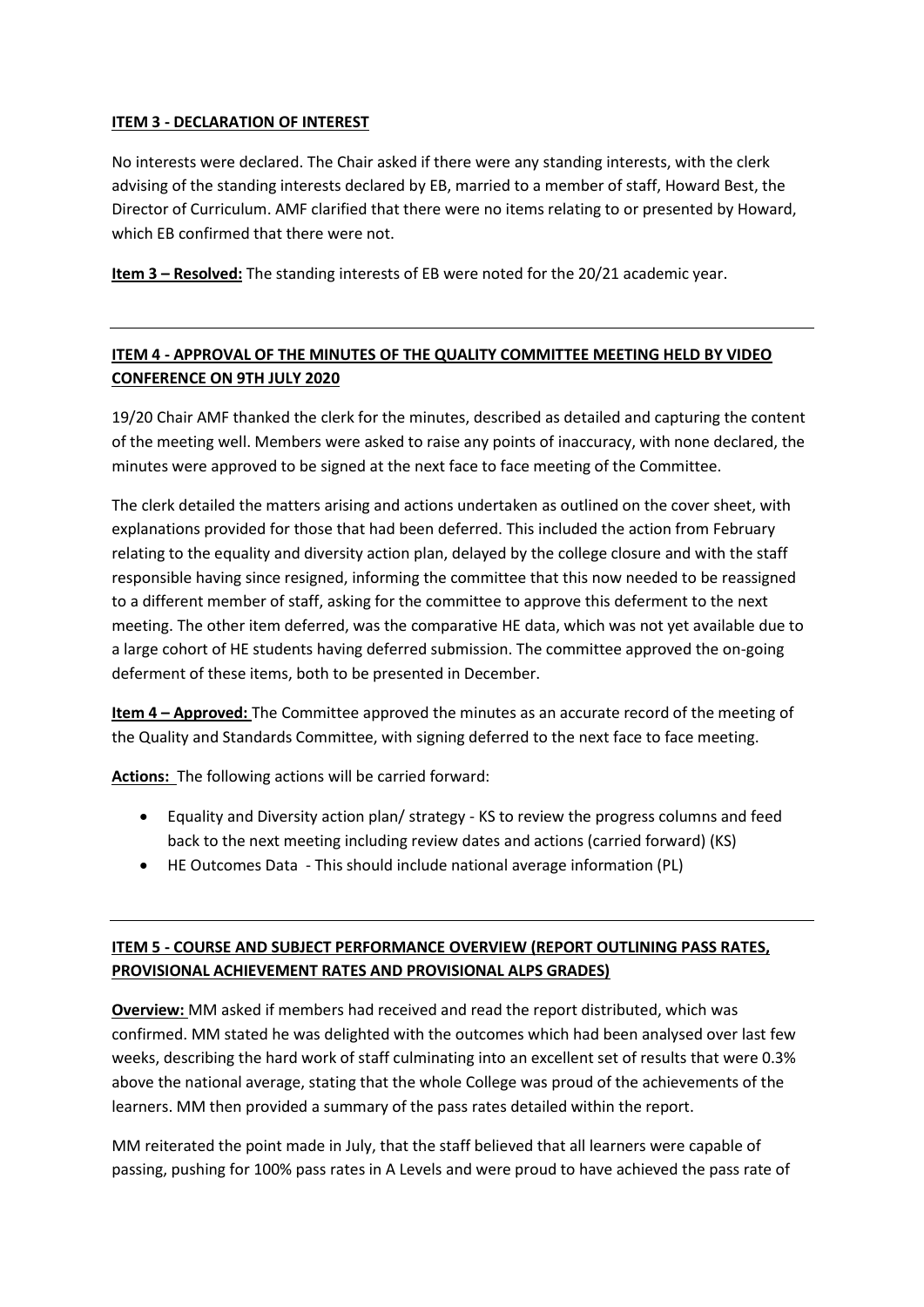100% for A Levels for 19/20, placing St Mary's College in the top 25% of schools and colleges nationally, increasing the 3 year trends for all key indicators.

**Attendance:** MM informed the Committee that the rate of 93% was in line with the College target.

**Retention**: MM expressed concern over retention rates that were 1.2% below the national average, resulting in careful analysis of the data and trends. Analysis revealed that the largest cohort, level 3 learners, were actually above the national average, necessitating additional focus on other levels where retention needs to improve.

MM noted that in the small level 1 cohort, 10 learners had left, 4 up to June and 6 since. This resulted in retention for Level 1 learners being 18% below the national average, pulling down the College average. MM informed the Committee that 5 students had transferred onto different courses, with only 3 having left the College. MM advised the Committee that actions would be put in place to improve this for the next academic year.

MM advised that another key concern to be addressed was the retention in GCSE classes, with 56% of Level 2 learners excluded, resulting in retention of Level 2 students being 3.3% below the national average, to be addressed by a revised and strengthen student discipline policy.

**Pass rates:** MM outlined the pass rates, indicating that the overall rate of 99.3% was the highest it had been for some years, whilst continuing to highlight areas for improvement including entry level maths which had a 50% pass rate, inviting questions from the committee regarding the College achievement data.

**A member commented** that the data was positive and asked if the national average data used was the Sixth Form Colleges National Average data which MM confirmed.

**Value Added Performance (ALPS**) – MM stated that the value added scores highlight fantastic achievements with an overall ALPS score of 3 for A Levels, with significant improvement across all subjects, noting continuing concerns for the area of maths. MM stated that although results had improved, attributed to the measures introduced to improve the quality of teaching and learning, including support from link governor CB, the Director of Teaching and Learning, MM and HoF, more still needed to be done, suggesting additional interventions would include further support from the Director of Teaching and Learning and the sharing of good practice to see alps and achievement rates improve further.

MM noted areas highlighted as necessitating improvement relating to prior attainment, highlighting the lower achievement for students coming in with higher prior attainment and an issue in maths where the B and C grade students fail to achieve their expected grades, whilst acknowledging that those in maths with higher prior achievement continue to do well, again, considering this to be as a result of inconsistent teaching styles.

**Vocational outcomes** – MM noted that the results had been impressive, highlighting the achievements of learners entering the courses with lower prior attainment. MM indicated that the only concern had been in relation to the Sports Sub Diploma, which EB confirmed would not be running in the next academic year.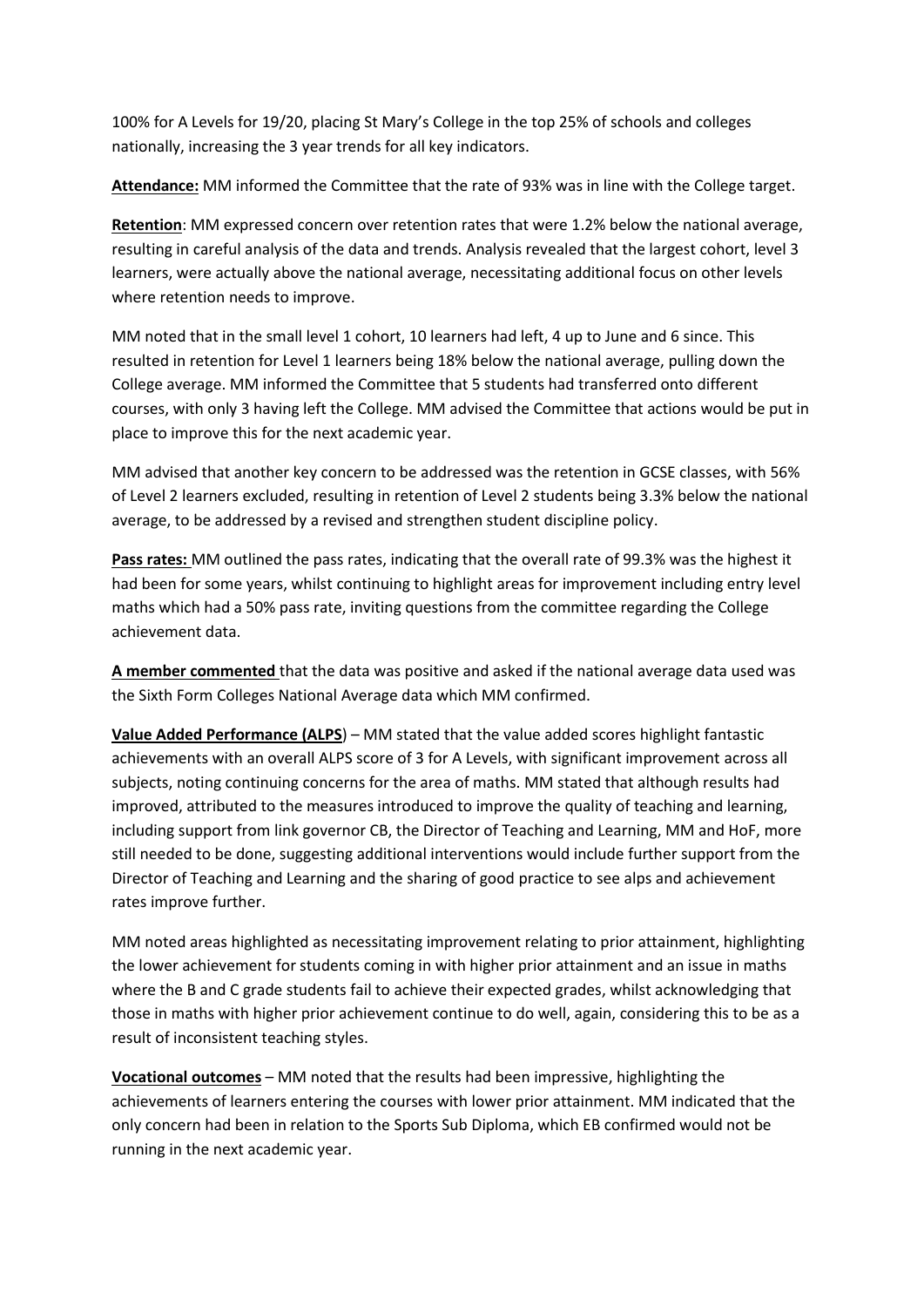**Grade Distribution by Course** – MM drew attention to the 54.85% of learners achieving high grades against approximately 40% the previous year, and for vocational learners, this increased to high grades of 68%.

**A governor stated that they** had watched with interest as government decisions relating to CAG's were amended and updated, **asking** what impact this had on this set of results, to which MM advised that the impact had been significant, having already begun analysing the results ahead of the decision to allow CAG's to stand, stating that high grades were 34% with **a member confirming** the impact had been a 20% improvement.

MM concluded by noting that the results had been positive, and whilst he had drawn attention to the lower outcomes, this had only been to demonstrate the College's continued commitment to improvement but there had been considerable highlights, with a number of courses having demonstrated improvements that need to be celebrated.

**A member commented** that the results should be celebrated and advertised widely across different media, adding that they wished for the gratitude of the governors to be passed onto the staff for their effort in generating the grades and then furthermore for the outstanding outcomes that this resulted in.

**Item 5 – Resolved:** The governors noted the details of the report.

**Action –**The gratitude of the governors should be passed onto the staff for generating the results along with congratulating them for the outstanding achievements.

PM entered the meeting and was updated by AMF and given the opportunity to ask any questions or raise any points on items 2-5, PM thanked AMF for the update and the meeting resumed.

#### **ITEM 6 - QUALITY IMPROVEMENT TIMELINE**

MM provided the Committee with the background information which led to the creation and implementation of the procedure used. MM informed the committee that during staff inset, staff on every course were asked to complete a subject analysis and were given a pre populated document of data to support them with this.

MM stated that this was completed in full by  $7<sup>th</sup>$  September, with fully informed targets from the analysis feeding into their performance review and the SAR, ensuring continuity and data driven, reliable information to inform the Whole College SAR and the performance review process.

MM advised the Committee that faculty SAR's would be written by  $10<sup>th</sup>$  October, with the Whole College SAR completed by half term along with the Quality Improvement Plan which will encompass retention as a key issue requiring improvement. MM indicated that the validation for faculty SARs would take a different format, asking the Committee to note the date of 6.11.2020 for validation which would be confirmed closer to the time.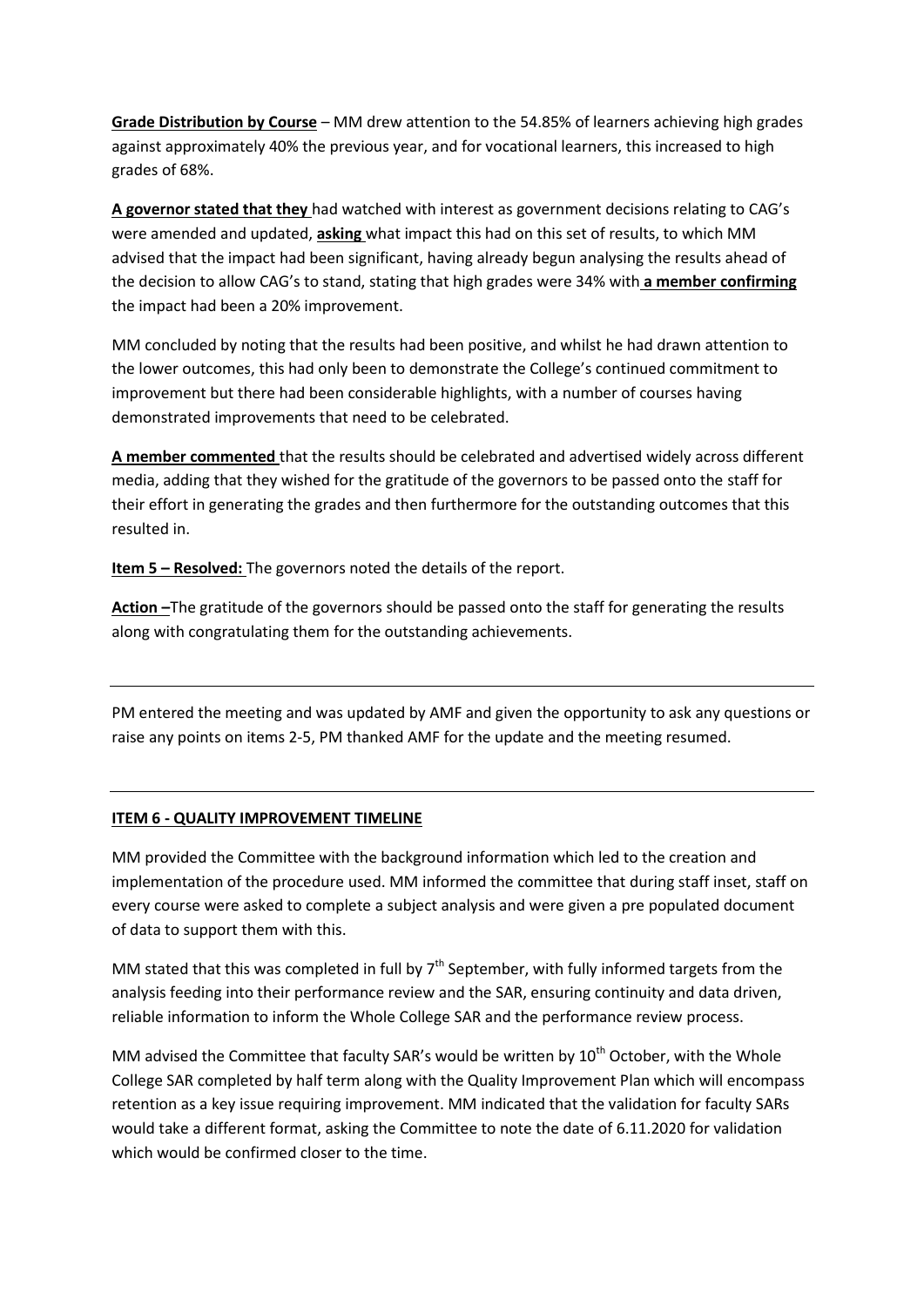MM advised that the documents distributed to staff were the template along with detailed performance data inclusive of SFC national average data. This was used to inform personalised targets which had been set by individuals and validated. MM advised that targets were based on national average data, ALPs, 3 year trends and transferred into individual performance management targets, with detailed data relating to gender and ethnicity, providing an example of Maths where boys perform better than girls by 3 ALPs grades which must be addressed within the targets set. The areas for improvement were formulated based on objective data, supported by an action plan and underpinned by the CPD strategy, which includes teaching and learning support that looks at all elements including gender, deprivation and ethnicity to support key areas for improvement. MM advised that this would be followed up by subject analysis within Personal Performance Reviews, then summarised in the Whole College SAR, informing the direction of the QIP.

**A member commented** on the high quality and level of detail that had gone into the process, impressed at how well coordinated the processes were which was good for staff development, **asking** what the staff had thought of it. MM advised that staff reviews had already begun, during which staff had fed back positively, particularly supportive of the single set of targets threaded through all elements of the process. MM added that staff have never been provided with this level of detail in the past, having to seek it out without assurances of the accuracy, which have been provided this year by the MIS consultant.

**A governor commented** that a position statement for each subject which informs the QIP with pre populated information is a strong starting point for the year, **asking** how the staff felt about completing the documentation and if they received training to support them. MM advised that training was given during inset via MS Teams, which incorporated a step by step guide inclusive of a fully completed example, using MM's subject, informing staff of the key features to focus on and providing examples of areas for improvement plus grading advice. MM informed the Committee that the data outlines how much staff need to improve to move to good or outstanding, which would be shared with the Committee at validation, a process that had also been streamlined, having embedded advice from the previous validation panel which indicated that the previous process was conducted too late in the year and had been long and complex.

**A governor commented** that maths continued to cause concern and **asked** what actions would be taken and who would take ownership for them, with MM informing the Committee that there would be a focus on how the course was delivered. MM advised that he and the Director of Teaching and Learning would sit down with the team the following week to view and analyse the data together. MM informed the Committee that staff had visited Nelson and Colne College, where results were outstanding and brought back ideas which included banks of resources, utilisation of texts and computer packages, all of which had already been implemented. MM added that in addition, the Director of Teaching and Learning would work with the team to reduce the variation in the quality of the lessons, to embed the best practices that were being used to varying degrees by the different staff. **A member commented** that they felt assured that intervention was in place.

**Item 6 – Resolved:** The Committee noted details of the report.

Action: The Committee were asked to note the date of the date of 6<sup>th</sup> November for validation.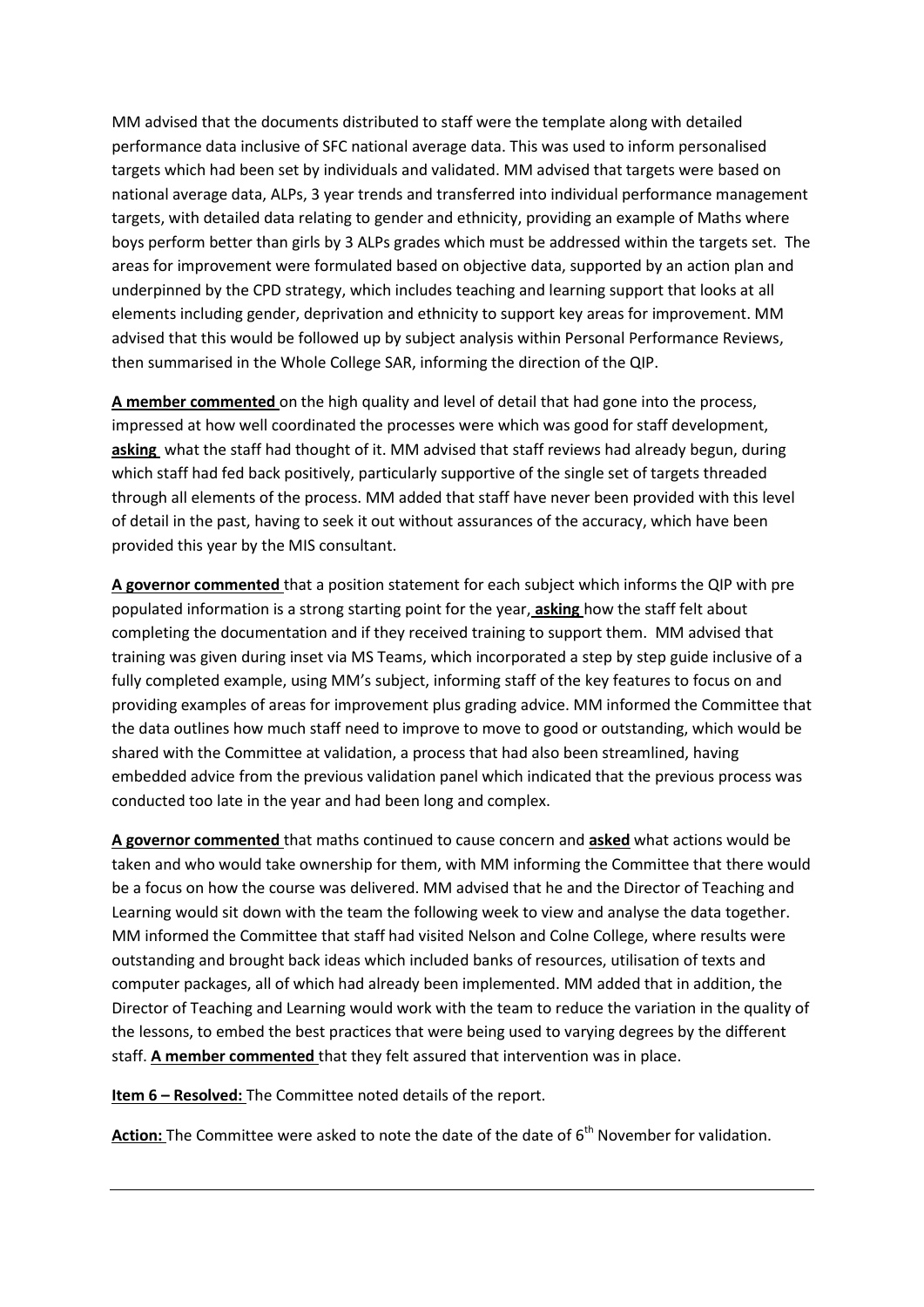#### **ITEM 7 – SAR UPDATE (PROCESS AND ROLL OUT)**

19/20 Chair, AMF indicated that the revised process had been indicated under the previous item and asked MM to provide any additional information the Committee needed to be aware of. MM confirmed that the committee had received the template and shared this on the screen for clarity.

MM highlighted how it was broken down into the 3 faculties with an introduction which included the scope of provision. MM advised the committee that clear instructions had been given to the Heads of Faculty that they will have to provide significant justification for their grades, with subject results analysis information copied in.

MM outlined the other data that would inform the SAR, including destination data, learner survey information and deep dive outcomes along with strengths and areas for improvement, with these reviewed and added to if necessary by the Head of Faculty with every course included within the Faculty SAR. MM advised that data provided for each faculty included attendance, high grades, learner surveys, outcomes all accessed in PearTrees which will also be used to support MM in completing the Whole College SAR, indicating that the process and template had worked well the previous year with no requirement for this to be changed.

**A member asked** if there could be a cover outlining the previous areas identified as requiring improvement along with actions and outcomes, to provide assurance to the governors that the actions taken delivered improvements. MM advised that this had already been completed as part of the progress update in July which was further built upon after results had been released, using the outcomes to support quality improvement, with retention highlighted as necessitating further action, **with a member commenting** that retention was not significantly below, noting the high retention for level 3 learners, which MM confirmed was 0.6% above the national average.

**A member** thanked MM for ensuring that the College was committed to continuous improvement, without any indication of becoming complacent, describing the process as thorough, which was reiterated by all members.

**Item 7 – Resolved:** The Committee noted the details of the report.

#### **ITEM 8 – ENROLLMENT UPDATE**

EB advised the Committee that a full report would be delivered to the Board, and provided headline figures, with 605 students on roll, with 263 in year 13, 342 in year 12 made up of 285 students studying at level 3, 49 at level 2 and 8 at level 1.

**A member asked** if this was in line with the targets set, with EB advising that ahead of the pandemic, the target was set at 650, with discussions at the start of the lockdown with Board Chair, MC and then with the ESFA and FEC teams, to advise them of a likely shortfall with an agreement to scale back the target to a more realistic figure of 600. **A member clarified** that recruitment had exceeded the revised target with EB confirming that the revised target had been met, with MC, the FEC team and ESFA happy with enrolment of 605.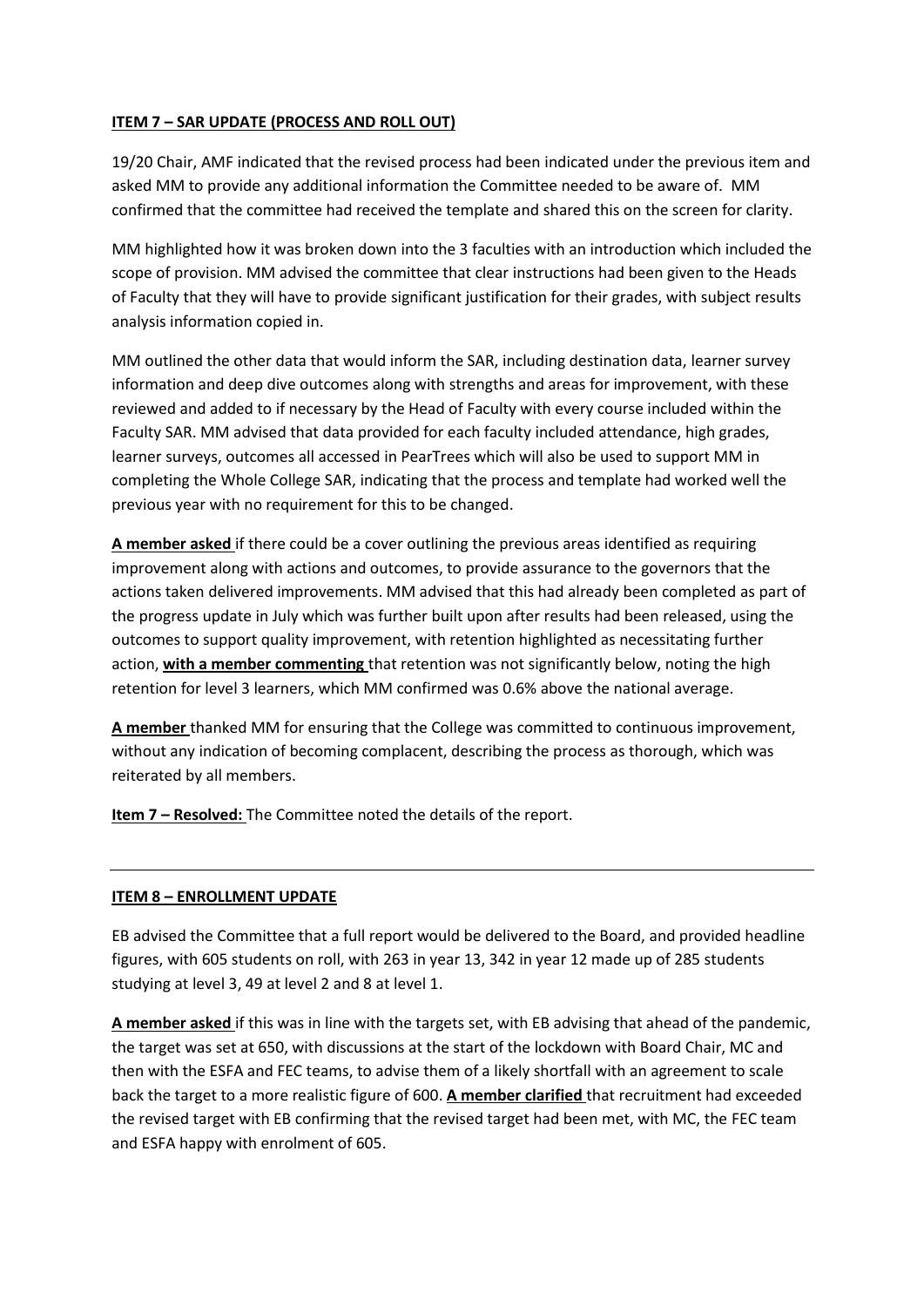Chair AMF confirmed that full analysis would be undertaken at the meeting of the Full Board, with figures requested here for assurance as to the impact of quality on recruitment.

**Item 8 – Resolved:** The Committee noted the details of the verbal report.

# **ITEM 9 - POLICIES FOR RECOMMENDATION TO THE BOARD (FOR APPROVAL)**

KS provided a summary of the policies, indicating that the Mental Health Policy was new, introduced due to present climate and advising that the impact of Covid-19 was threaded into existing policies as well as HE, which were previously standalone policies, but now embedded into whole college policies where relevant.

KS advised that the policies had been thoroughly interrogated on a line by line basis at the executive committee, and all recommended alterations had been made ahead of presenting them to the Committee for approval, inviting comments and questions form the Committee.

**A member commented t**hat they were comprehensive, with **another commenting** that the highlighting of changes was a useful practice, thanking KS for this.

With no further comments or questions regarding the policies, approval was given **with a member commenting** that in resuming inspections, Ofsted had been reviewing the policies of Colleges, looking for amendments made in light of the pandemic, feeling reassured that SMC had already begun this process with policies presented for approval at the first meeting of the year.

KS advised that the online safety policy was underway, with significant work required due to the changes in the way learning was taking place, necessitating significant input from the MS champion and the IT team, and this would be in draft format in the following week and presented for review at the next meeting of the Executive Committee and then brought to the Committee for approval.

**Item 9 – Approved:** The Committee recommended the Safeguarding Policy, Student Disciplinary Policy and Mental Health Policy for approval.

**Action:** The Online safety Policy was deferred.

#### **ITEM 10 - HIGHER EDUCATION OUTCOMES**

PL advised that due to the number of students deferring submissions, the information provided was only an interim report. PM added that results for 50% of students with extensions would be released today; therefore the data would change dramatically after today. **A member commented** that the information available so far did not present any cause for concerns, suggesting that questions and comments should be reserved until the full results became available. PL stated that one student had deferred until October resulting in an increased workload and delayed outcomes analysis.

**Item 10 – Resolved:** The Committee noted the details of the interim report and deferred full analysis for when all results would be available.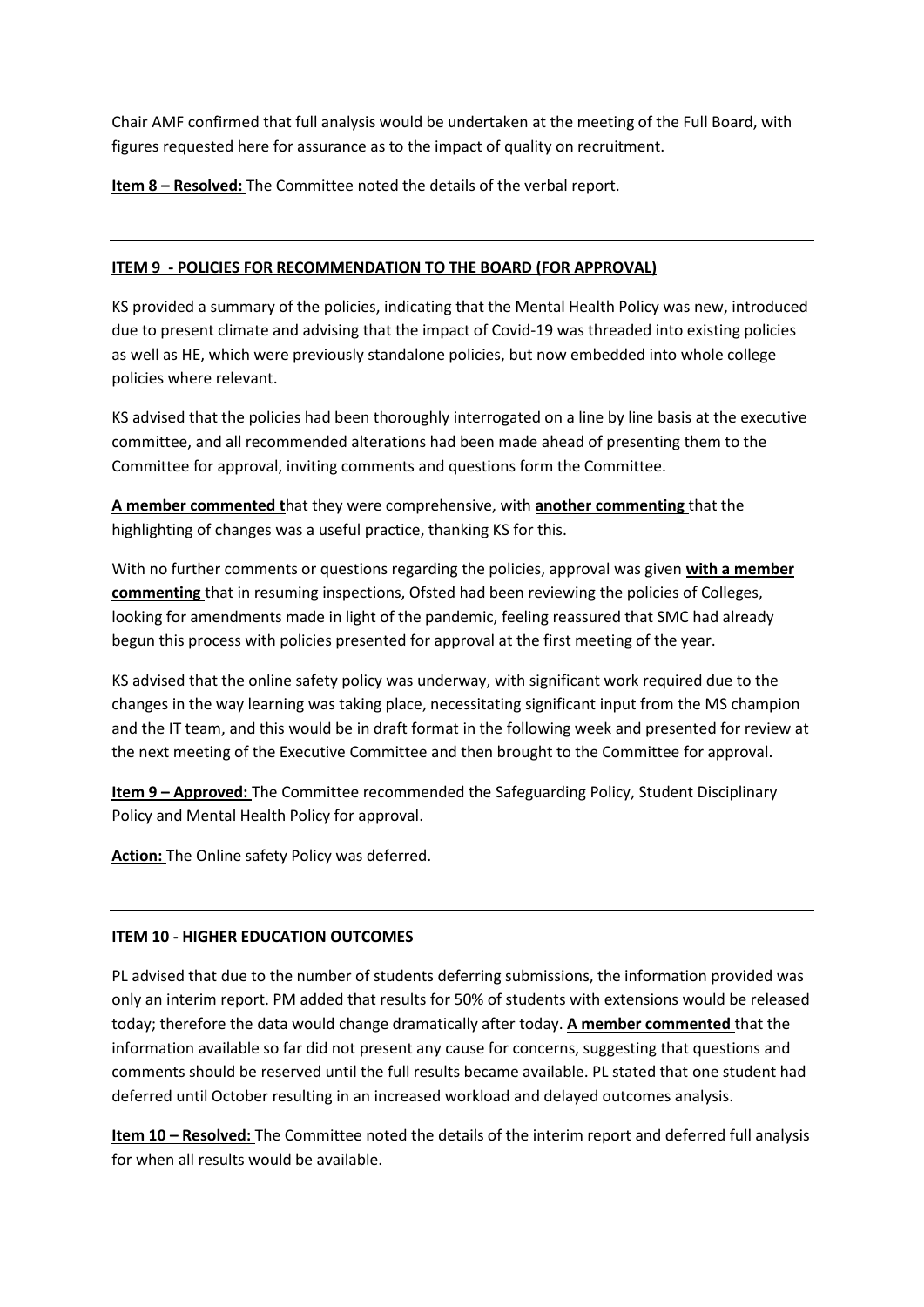**Action –** Full HE outcomes analysis inclusive of comparative figures against national average data would be deferred to the next meeting of then Committee.

#### **ITEM 11 - HE MONITORING REPORT**

PL advised that this would be based on analysis of the outcomes data and therefore also needed to be deferred.

**Item 11 – Deferred:** The HE annual monitoring report would be deferred.

# **ITEM 12 – OFS REQUIREMENTS CALENDAR FOR 20/21**

PL advised that the document circulated provided a detailed summary of the OfS requirements, adding that the cover of each HE report would indicate the condition and requirement it was addressing.

**A member commented** that attention drawn to key requirements and conditions was helpful, particularly with the College having missed deadlines in the previous year. PL indicated that the OfS were slower to react and updated guidance did not seem to be as responsive as it was in FE, considering this as beneficial with the College having already implemented FE requirements ahead of being requested by the OfS to do this in relation to HE. PL advised that the ILR, which had been one of the issues form the previous year was already drafted and would be presented to EB for a final review ahead of submission and would be well within the timeframe, which stated it was due in a month.

**A member commented that they** wanted reassurance that they were in a stronger position, following the need to take additional action in the previous year.

**Item 12 – Resolved:** The committee noted the details of the circulated document form the OfS.

#### **ITEM 13 – QUALITY AND STANDARDS COMMITTEE WORKPLAN (for approval)**

Ahead of approving the workplan drafted by the clerk, 19/20 Chair, AMF stated that she needed to ensure that the plan did not put unnecessary strain on College staff, specifically **asking** if destinations data would be available in December. MM stated that he was confident that this would be available, with a robust process for tracking student destinations, updated to reflect the changing grades, with only a few remaining to collect following finalisation of their plans. This would be obtained using an effective text message system to fill in the missing gaps in the data, with the intention for information to be available well in advance of the meeting.

The clerk confirmed that the draft had been circulated to MM and PL for clarification of timing of reports with comments addressed, indicating that the red comments on the draft had since been updated to reflect their comments.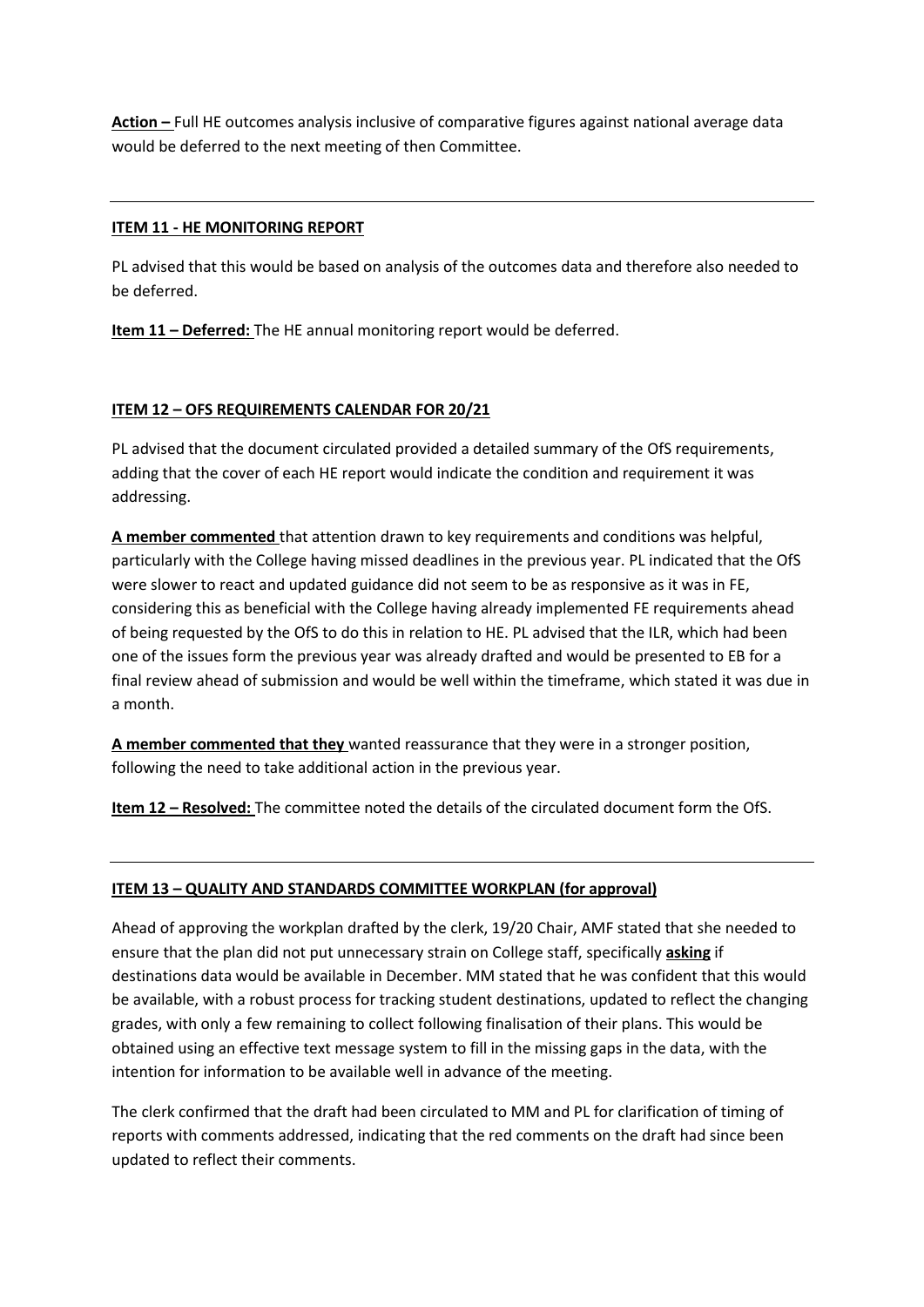**Item 14 – Approved:** the Committee approved the Quality and Standards Committee workplan for 2020/21

#### **ITEM 14 – ANY OTHER BUSINESS**

No items were raised in advance or during the meeting to be discussed under any other business, therefore the 19/20 Chair, AMF asked the Committee to return to item 1, the nomination and approval of the Chair and Vice Chair.

#### **ITEM 1 – APPOINTMENT OF THE CHAIR AND VICE CHAIR OF THE COMMITTEE**

The clerk confirmed no expressions were made ahead of the meeting and asked AMF if she would be happy to self-nominate to continue in the position of Chair of the committee. AMF agreed and this was seconded by PM and approved by the Committee.

PM was asked if he would consider the role of Vice Chair and with his agreement, this was seconded by AMF and approved by the committee, with AMF confirming her continuing commitment, to provide assurance to PM in his new position as Vice Chair.

**Item 1 – Approved:** The Committee approved Anne-Marie Francis as the Chair of the Quality and Standards Committee and Peter Moore as the Vice Chair.

Chair AMF thanked all in attendance for their contributions and passed on her thanks and congratulations to EB, MM and the body of staff for demonstrating SMC was a College that was continuing to thrive.

The meeting closed at 5.35pm.